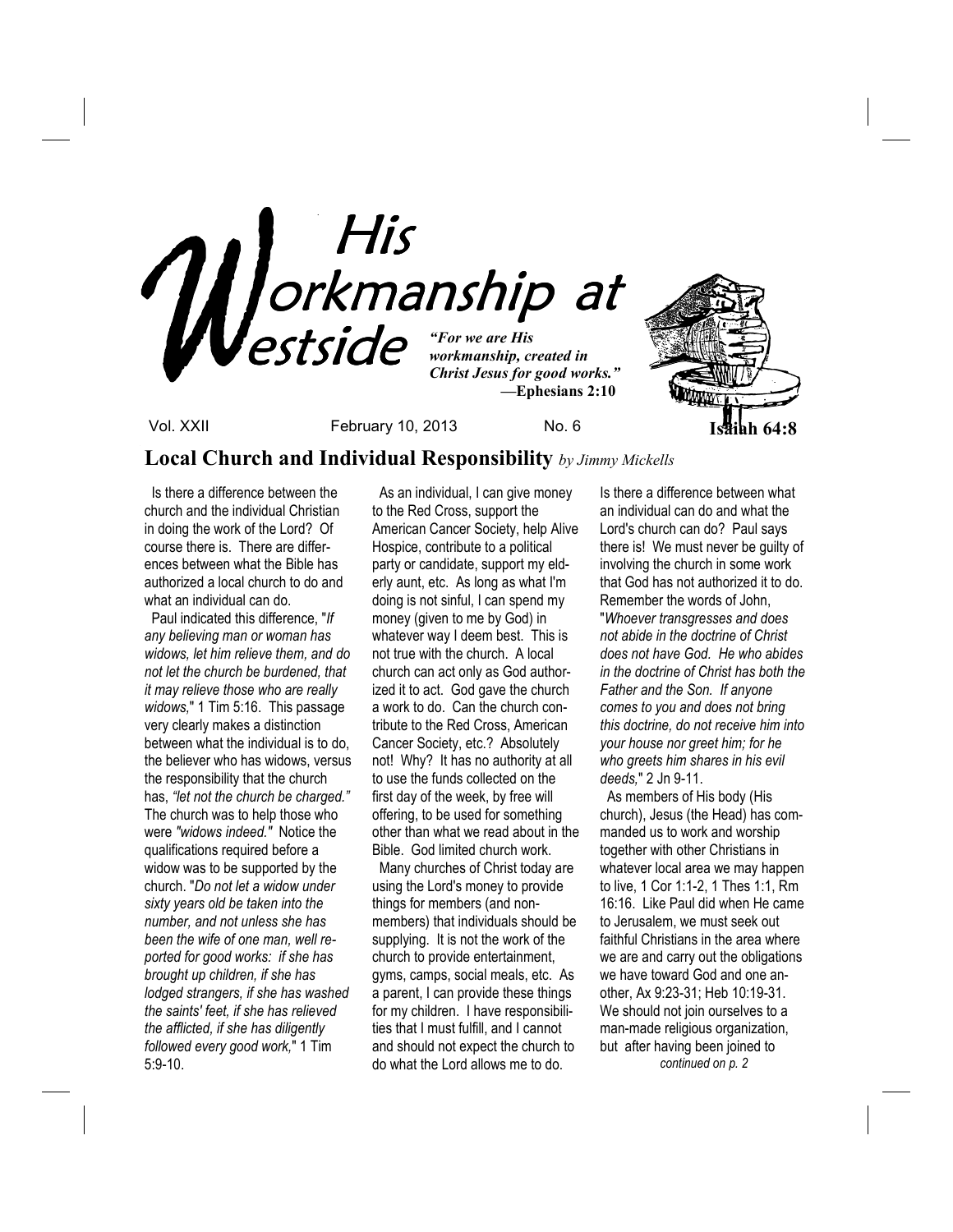### *"Then the disciples, each according to his ability, determined to send relief to the brethren dwelling in Judea." —***Acts 11:29**

Christ in the way the Bible teaches, we should join ourselves to a local group of faithful Christians.

 How do we know if a local church is following God? We must honestly and diligently evaluate all things that it practices by the standard of the New Testament. If the congregation follows what is written in the scriptures, then we can gladly join with it. If it follows what is wrong, then we should try to teach it. If a group will not turn away from false teaching, then we must not have anything to do 9. These contributions should be given from the heart as we have been prospered. No one should be compelled to give any specific amount of money, 2 Cor 9:6-7.

 However, there is no evidence in scripture that local churches collected money together to aid those who were not Christians. Also, there is no evidence that local churches collected money for the social, recreational, and other nonessential needs of Christians. The individual was to provide for these things to his family

with its teachings and actions that oppose the gospel of Christ, Gal 1:6-9; Ax 17:10- 12. After meeting the needs of our families, we should be ready and willing to provide for the needs of others, Mt 7:12; Lk 10:25-37. However, again, we are to set priorities and seek to

- **As sojourners in this world, individual Christians all have a certain number of specific responsibilities. These responsibilities relate to:** 
	- ♥ **Home**: 1 Pet 3:1-7; Eph 6:1-4; Col 3:18-21; 1 Tim 5:8
- ♥ **Government**: Rm 13:1-8; 1 Pet 2:13-17
- ♥ **Business world**: 1 Thes 4:11-12; Phil 4:5; Col 3:22-4:1
- ♥ **Community**: 1 Pet 2:12; Col 4:5; 1 Cor 10:31-33; 2 Tim 2:24; 1 Thes 1:7; 3:12
- ♥ **Local church**: Ax 11:29; Heb 10:24-25; 1 Cor 11:18, 20,33-34; 14:26; 16:1-4
- ♥ **Kingdom of heaven** (universal church): Jn 3:5; Ax 2:47; I Cor 12:12, 18, 27; Eph 4:12; Col 1:13; I Tim 3:14-15 (includes the "brotherhood" I Pet 2:17)

help those who are Christians first and then those who are not, as we have opportunity to do so, Gal 6:10; Jas 1:27. As to method of providing for others, we can act individually as Paul did, Ax 20:33-35, or we act within a local church, contributing money on every Sunday for the purposes of the church: worship, evangelism (preaching the gospel), edification (building up the church by teaching righteousness), and benevolence (helping other Christians, first to those of that particular church and then to Christians in other churches), Ax 4:34-35; 1 Cor 16:1-4; 2 Cor. 8-

and others as he chose. Only when he could not provide the basic necessities of his family would a local church become involved in providing those needs, 1 Tim 5:1-16, esp. v. 16. Although we are to give to others generously, especially to other Christians, we are not to place ourselves in a position where we are not able to provide for our own families. They are to be our first priority, 1 Tim 5:8; 2 Cor. 8:12-16.

**The Individual Christian.** A Christian is an individual. A Christian is part of the church universal and should be part of a local church, not

forsaking the assembling together with the local church, Heb 10:25.

 Most of the New Testament was written to direct how the individual Christian acts. Even though letters were sent to congregations, most of the instruction is about the individual Christian. For instance, The apostle Paul wrote to the young preacher Timothy: "*These things write I unto you, hoping to come unto you shortly: but if I tarry long, that you may know how you ought to behave yourself in the house of God, which is the church of the living God, the pillar and ground of the truth,*" 1 Tim 3:14-15. In other words, "I'm telling you these things so that you may know how to live your life and teach others to do likewise as members of God's family." Where could Timothy find those of God's household? They may be found in local assemblies, of course. It is this group of saved believers who constitute the "pillar and ground of the truth" in each community. As another example, look at Ephesians 5. *"Be imitators of God, as beloved children,"* is about the individuals. When we get to the sections about wives, husbands, children, slaves, masters—that is clearly about the individual and not the local church. With this in mind, the individual Christian clearly has work to do. This work is above and beyond what he does in the local church.

 1 Cor 16:1-2 demonstrates the individual's responsibility to contribute to a church's collection to accomplish the church's work. On the other hand, Heb 13:16 demonstrates the individual simply sharing with others in need apart from the local church. Doing good is the individual Christian's work and should not be confused with the *continued on p. 3*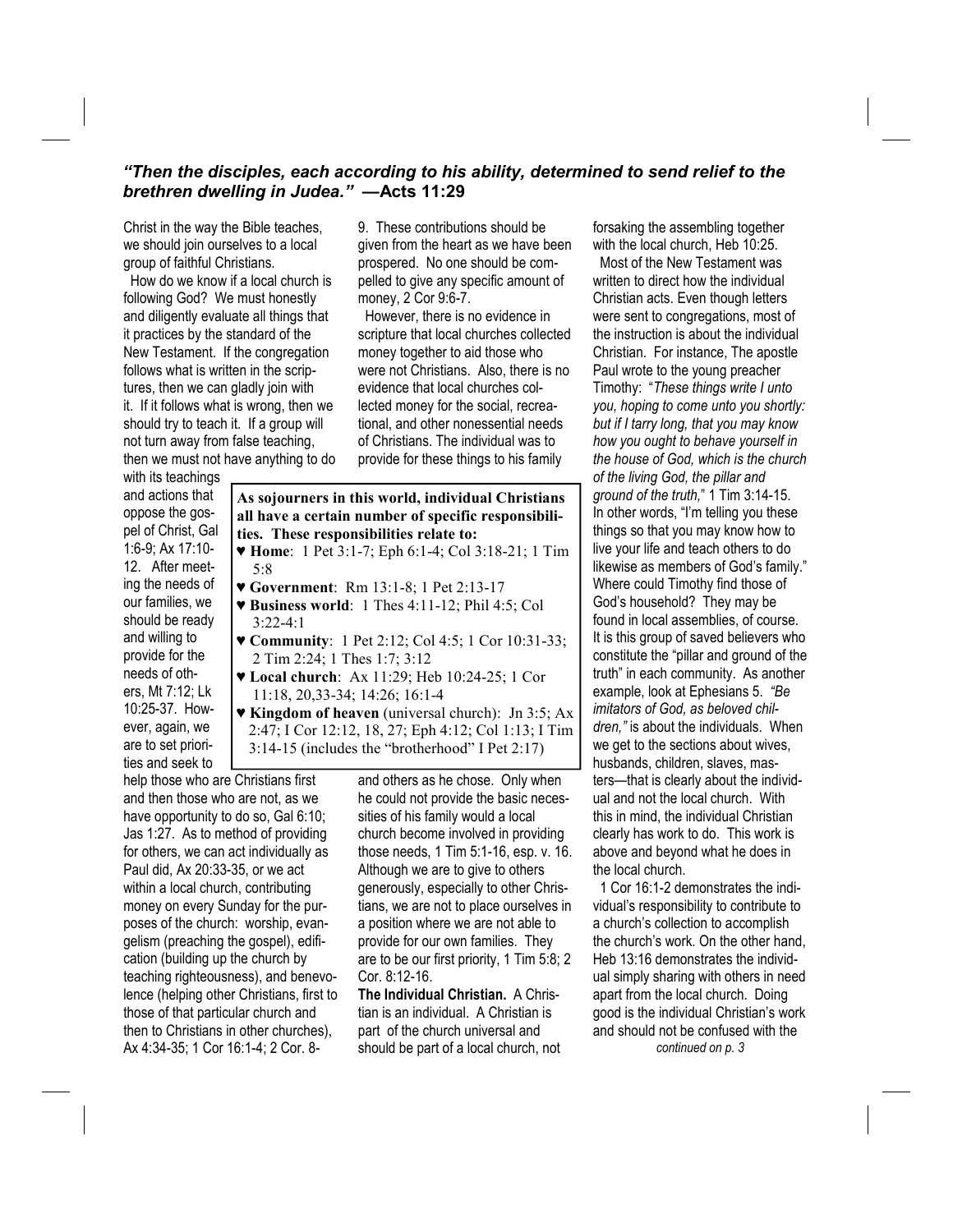

knowledge of the glory

**Local church and individual,** *from p. 2*  of the Lord." Hab 2:14

work of the local church. **The Great Confusion.** Almost two centuries ago, Alexander Campbell believed that the universal church consisted of all the local churches. He was clearly mistaken. The universal church is made up of all Christians, living as well as dead, from Pentecost until now. The universal church consists of "*the spirits of just men made perfect,*" Heb 12:23, of individuals.

 While many of the Lord's instructions have overlapping applications to our activities in the local assembly (for indeed the local church is an integral part of a Christian's life), most instructions apply specifically to an individual Christian's life as a personally accountable sojourner on this earth. In other words, there are instructions that regulate our entire life as both individual Christians and as members of a local assembly. They tell us, as individuals, how we are to conduct our personal lives as Christians. While some are specific to relationships in our local church, most apply to our roles simply as citizens of the heavenly kingdom.

**Individual Responsibility.** Christians have many relationships in this life. Yet, we dare not confuse one with the other. As members of Christ's kingdom, our lives and actions must be regulated by the superior law of our Creator, Gal 6:2. Our Christ-like nature must be evident in all our relation-

# Discipleship Here At Home

introduce the local church into politics, business, the home, or even the government. There is no authority for the local church being involved in anything other than to worship together, to preach and teach the gospel, to edify its members, and to care for needy saints. Those are the authorized works of a local church as set forth by God's Word. There is no pattern for any other work. Beyond those areas of work, there is no authority for a local church to be involved in any benevolence to non-believers. Individuals may (and should) relieve their neighbors. But in the Bible the recipients of local church benevolence were always needy Christians and their families.

 Some believe that it is through the local church that we are to carry out all our works. Wrong. The Holy Spirit has given us specific instructions regarding what we are to do as a local church. Each of these instructions came to us in the form of a command or a positive statement, as an approved New Testament example, or by required conclusions from these commands and examples. The Holy Spirit didn't give us a long list of "Thou shall nots," but left us to discern, by our disciplined study of God's Word, what we are to do and how we are to do it. The local church was designed by our Lord to provide us a means by which we are to work together to share the gospel with a lost and dying world.

*Expecting* **Marie Carlson**—-late June

**Memory verse:** *"For so the Lord has commanded us: 'I have set you as a light to the Gentiles, that you should be for salvation to the ends of the earth.' " —***Acts 13:47 [Paul quoting and applying Is 49:6]**

**PRAY FOR healing, protection, help, and comfort here & away Brielle Kosik**—ear infection **Madge Wallace—**chemo, lung cancer **Gary Boyd**'s sister **Gail Storatz**—fluid in her lungs; cancer **Judy Strand** and family—ill **Gary Boyd—**rash **Lazar Gintchin**'s uncle—heart **Brittany Tope**'s mother **Gayle Shrull**  —return of breast cancer; radiation **Judy Sartin**'s son **David**—low thyroid levels. **Judy**'s aunt **Vallie Ek,** age 86 in CA—PRAISE: uterine cancer gone **Alexander Gintchin**'s classmate, **Jack Miller—**2 brain tumors; age 6 **Frank Savarese**—pneumonia recovery **Tracy Corray**'s best friend **Meghan O'Donnell**'s aunt **Kathy Dewey—**lung cancer; daily chemo **Chris Hayes**'s mother **Cathy Hayes** brain cancer tumors spread **Mina Gonzalez's** uncle **Charles Hawkins—**colon cancer

 **CHRONIC CONDITIONS Logan Corray; Carter Hayes; Rocco Sangellino Jr; Addison Tope**—asthma **Autumn Hadders—**epilepsy **Pearl Chapman**—leg pains; pancreatitis **Nell Free—**heart; spinal pain **Jonathan Hadders—**RA **Kirk Johnson—**worsening MS; housebound in cold weather and needs help **Menards—**age; **Lloyd**, diabetes, ear cyst drained; **Virginia,** eye problems, BP **Sandra Perry**—neuropathy from diabetes **Cheryl Reames**—diverticulitis; fibro **Lynda Szymanski**—COPD, lung

*Travel* **Brett Witherington** is in MD for work.

*Job concerns* **Andrew Tope** and **Frank Savarese** are seeking jobs. **Directory change:** Chris and Sandy Hayes are going to work and worship with the Smoky Hill church.